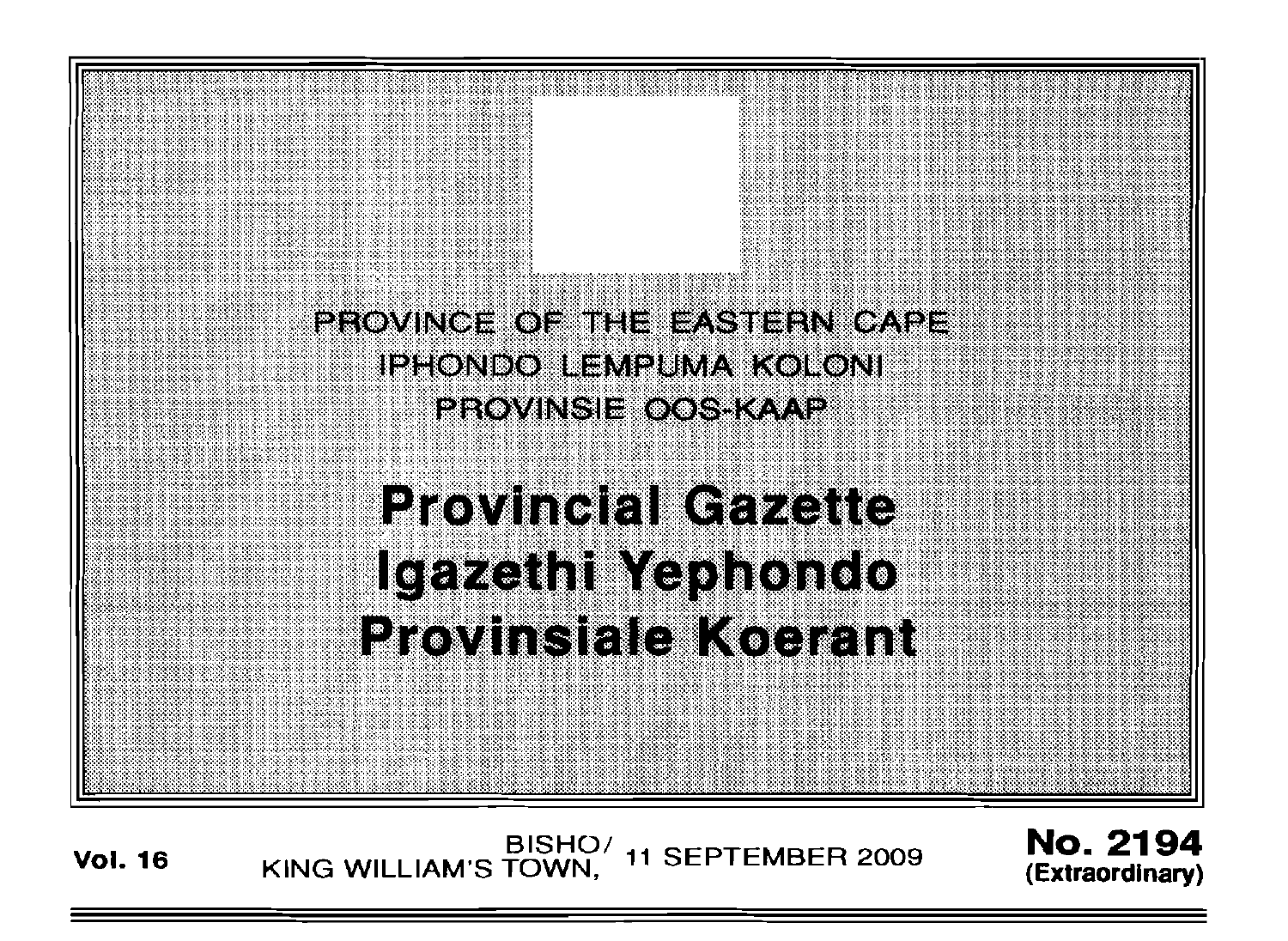No.

|     | <b>CONTENTS · INHOUD</b> |             |                |
|-----|--------------------------|-------------|----------------|
| No. |                          | Page<br>No. | Gazette<br>No. |
|     | <b>GENERAL NOTICES</b>   |             |                |
|     |                          |             | 2194           |
|     |                          | 4           | 2194           |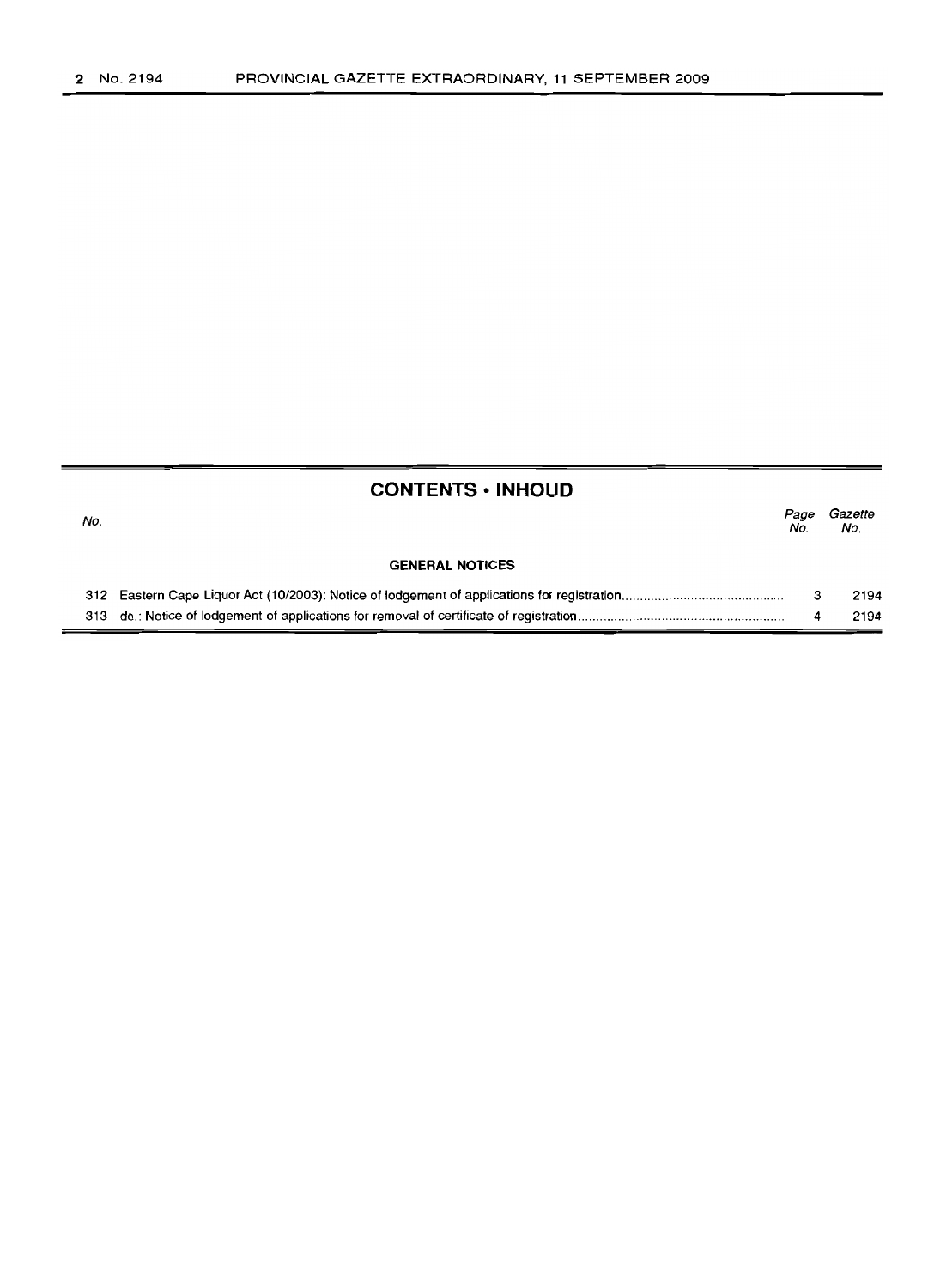# GENERAL NOTICES

No. 312

1. CM3 [Reg 4 (1)]

## EASTERN CAPE UQUOR ACT, 2003 (Act No. 10 of 2003) NOTICE OF LODGEMENT OF APPLICATIONS FOR REGISTRATION

Notice is hereby given that the applications for registration, particulars of which appear in the Schedule hereunder, have been lodged with the Board.

Interested parties may, free of charge, inspect any application which appears in the Schedule hereunder and may within twenty one days of this notice, lodge with the Board written representations in support of, or written objections.

### THEMBI ZONO - GXOYIYA EASTeRN CAPE LIQUOR BOARD 02 September 2009

## **SCHEDULE**

| 1                                   |                  | $\overline{2}$                   | з                                   | 4                                   | 5                                                                                             |
|-------------------------------------|------------------|----------------------------------|-------------------------------------|-------------------------------------|-----------------------------------------------------------------------------------------------|
| <b>Application</b><br><b>Number</b> |                  | Name and<br>number of Ward       | Kind of registration<br>applied for | <b>Kind of liquor</b><br>to be sold | Name under which business is<br>to be conducted and particulars<br>of the erf, street or farm |
| 1.                                  | <b>ECP 17100</b> | Ward 37 NMMM                     | Consumption on and<br>off premises  | <b>All kinds</b>                    | Mimi's Place, 19323 Lee Samuels<br>Rd, Kwa Noxolo, Bethelsdorp PE                             |
| 2.                                  | <b>ECP 17101</b> | Ward 34 NMMM                     | Consumption off<br>premises         | <b>All kinds</b>                    | M & M Spaza, 23 Noonen Str,<br>Bethelsdorp Ext. 29, PE                                        |
| 3.                                  | <b>ECP 17102</b> | Ward 31 NMMM                     | Consumption off<br>premises         | All kinds                           | Taylor Tavern, 115 Boekenhout<br>Str, Algoa Park, PE                                          |
| 4.                                  | <b>ECP 17103</b> | Ward 55 NMMM                     | Consumption on and<br>off premises  | All kinds                           | Kwa Tshezi Tavern, 6 Machel Str.<br>NU 10 Motherwell, PE                                      |
| 5.                                  | <b>ECP 17104</b> | Ward 5 Mhloritto<br>Municipality | Consumption on and<br>off premises  | All kinds                           | Ngxaza Tavern, Mbonisweni Loc,<br>Gxaza A/A, Tsolo                                            |
| 6.                                  | <b>ECP 17105</b> | Ward 51 NMMM                     | Consumption on<br>premises          | <b>All kinds</b>                    | Oppi Koppi, Erf 287 Farm<br>Doomkom, Hillwacht Rd H2,<br>Uitenhage                            |
| 7.                                  | ECP 17106        | Ward 11 NMMM                     | Consumption off<br>premises         | <b>All kinds</b>                    | Angeline's Place, 26 Couldridge<br>Rd. Schauderville. PE                                      |
| 8.                                  | <b>ECP 17107</b> | Ward 3 NMMM                      | Consumption on<br>premises          | <b>All kinds</b>                    | Adega, Cnr. Main Road & Sixth<br>Avenue, Walmer, PE                                           |
| 9.                                  | <b>ECP 17108</b> | Ward 8 Amahlathi<br>Municipality | Consumption on and<br>off premises  | All kinds                           | Lindile Tavern, Tyoksville<br>Extention, Dongaba, Frankfort                                   |
| 10.                                 | <b>ECP 17109</b> | Ward 53 NMMM                     | Consumption on and<br>off premises  | All kinds                           | Winna's Tavern, 6 Falcon Str,<br>Rosedale, Uitenhage                                          |
| 11.                                 | ECP 17110        | Gariep<br><b>Municipality</b>    | Consumption off<br>premises         | All kinds                           | Sophilisana Tavern, 1618<br>Magaleni, Nozizwe Township,<br>Venterstad                         |
| 12.                                 | <b>ECP 17111</b> | Inxuba Yethemba<br>Municipality  | Consumption on and<br>off premises  | <b>All kinds</b>                    | Emthini Tavern, 7 Cetyiwe Str, Kwa<br>Nonzame, Middelburg                                     |